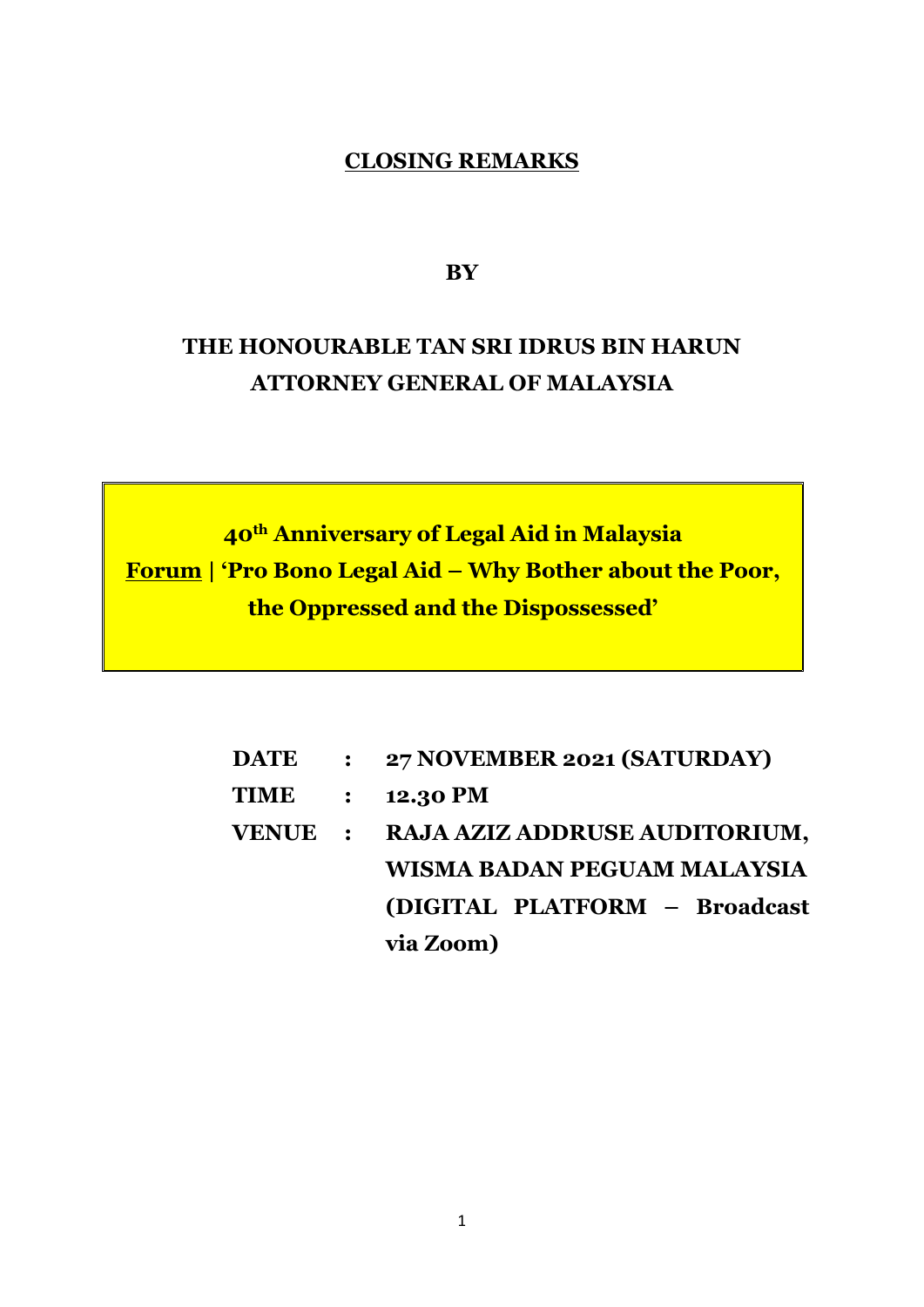Honourable Justice Datuk Vazeer Alam bin Mydin Meera, Judge of the Court of Appeal,

Mr. AG Kalidas Krishnan, President of the Malaysian Bar,

Distinguished and Esteemed panelists of the forum,

Distinguished participants and guests,

Ladies and Gentlemen,

*Assalamualaikum warahmatullahi wabarakatuh,* and a very good afternoon.

- 1. Firstly, I would like to first express my humble gratitude to the Malaysian Bar for inviting me to deliver the closing remarks for this momentous event. It is indeed truly an honour to be part of this Ruby Jubilee.
- 2. May I sincerely congratulate the Malaysian Bar for this initiative and organization of this much needed forum, for which I believe has been a tremendous success. I am certain that the outcome of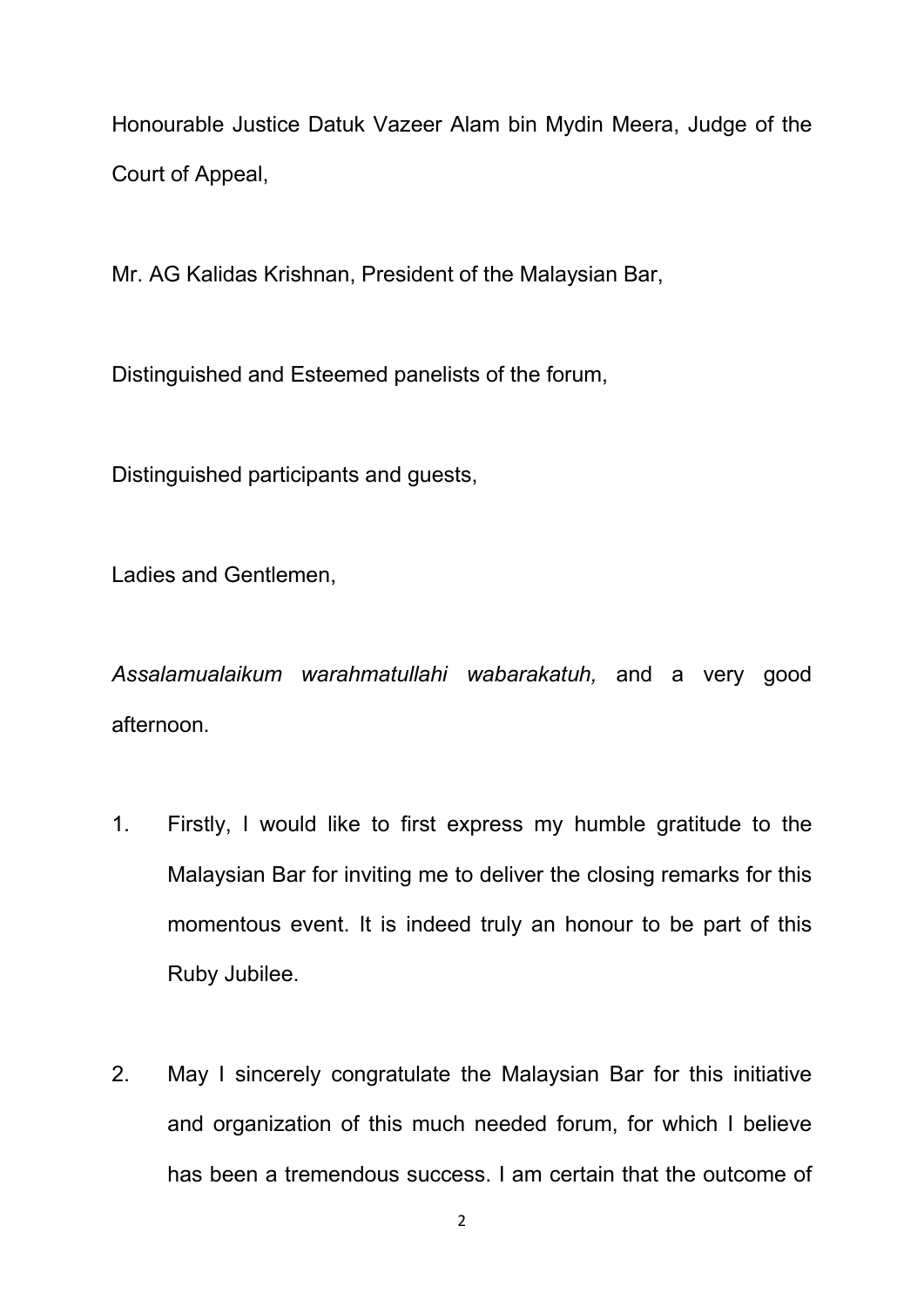this forum has been both inspiring and insightful to many who are present here today.

3. May I also take this opportunity to thank and acknowledge all the panelists of the forum as well as the moderator for their valuable contributions. Throughout this forum, we have witnessed an open discussion by this extraordinary group of panelists who have come together to share their perspectives, insights and experiences in addressing issues relating to the theme of the forum itself: *Pro Bono Legal Aid –* concerning *the Poor, the Oppressed and the Dispossessed***'**. I thank them for devoting their precious time and expertise to address the issues surrounding the theme of this forum.

Ladies and Gentlemen,

4. The United Nations 2030 Agenda for Sustainable Development Goals (SDG) recognises the need to build and promote a peaceful and inclusive society for sustainable development that would provide equal access to justice for all. Goal 16 of SDG and its target 3 in particular, highlights the importance of ensuring "*access to justice for all*" in achieving sustainable development.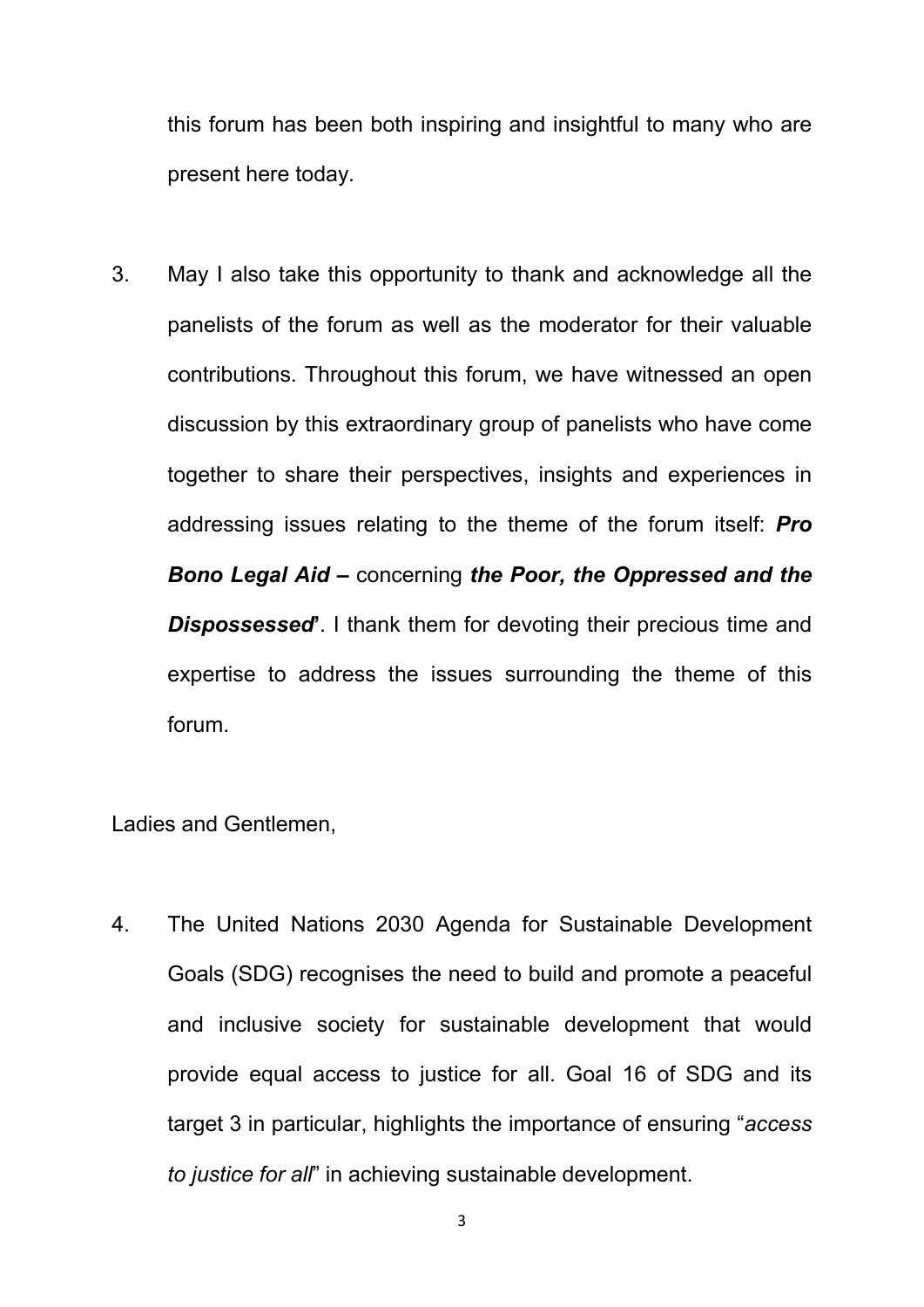- 5. Access to justice is an indispensable part of a democratic governance and the rule of law. Democratic governance is undermined where access to justice for citizens, irrespective of their background has been stifled or absent. Hence, it is crucial that we work towards a common goal of promoting and creating a sustainable environment where access to justice is equal for all.
- 6. Access to justice is an important criterion, and a fundamental pillar of our democratic society. To me, it is a measure of how far we have come as a society, how mature we are as a society, how caring and compassionate we are as a society, and we measure that with reference to the accessibility we provide to the man in the street, to the justice system.
- 7. Having a sustainable environment with equal access to justice requires inter-agency co-operation between different types of institutions and various key actors, taking into account the linkages between them. One of the primary components in this equation is the presence of an effective legal aid system. A lack of an effective indigent defence services or legal aid scheme often results in a denial of full access to justice, especially for the poor and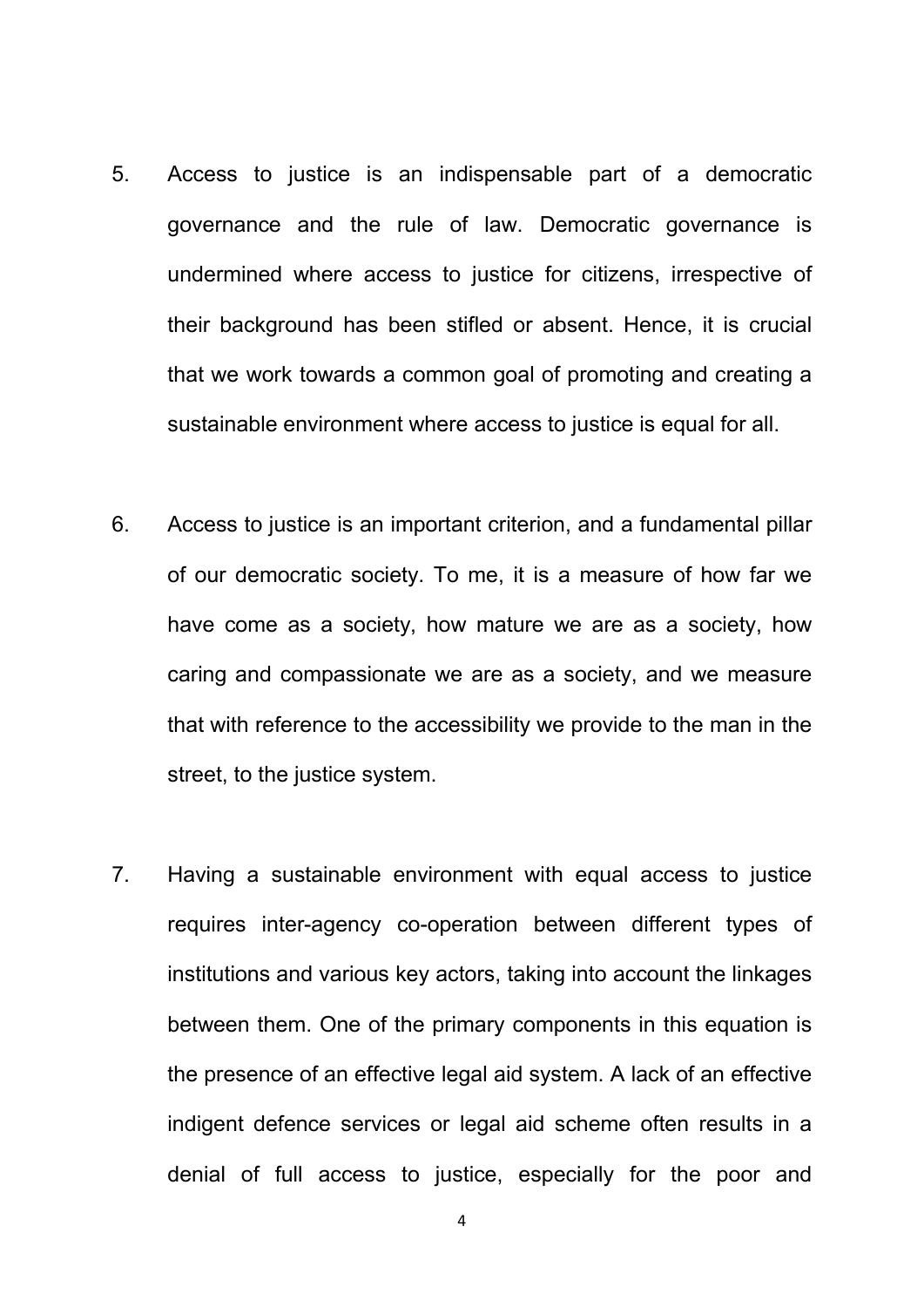marginalized citizens. **Justice Hugo Black** when delivering the United States Supreme Court judgement in the case of *Griffin v. Illinois* said:

"*There can be no equal justice where the kind of trial a man gets depends on the amount of money he has***"**.

- 8. According to the *United Nations Principles and Guidelines on Access to Legal Aid in Criminal Justice Systems*, the universally accepted term of 'legal aid' includes legal advice, assistance and representation for persons detained, arrested or imprisoned, suspected or accused of, or charged with a criminal offence and for victims and witness in the criminal justice process, that is provided at no cost for those without sufficient means or when the interest of justice so require.
- 9. There is a common voice amongst us who believes no individual should be marginalized and be deprived of their right to legal representation and advice. Our presence here today as well as the manifestation of this forum is a testament of that belief that we do care about the state of the unfortunate and the disadvantage in our society earlier mentioned, whose plight we need to address.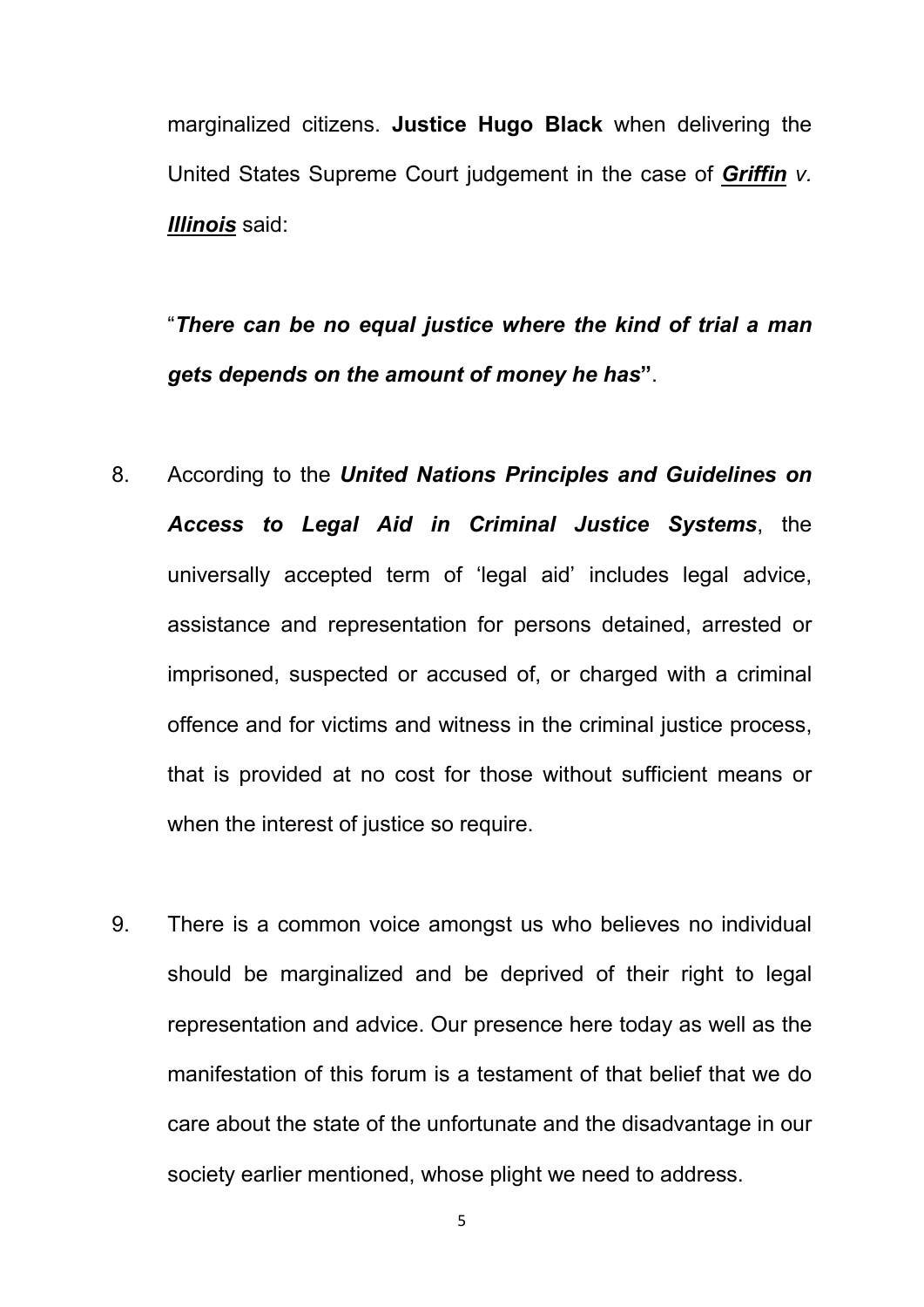- 10. However, in the same breath we are very much aware that despite unprecedented progress in legal aid, or access to justice, there are still too many things that require our proactive legal fortitude to ensure that the public deserves the necessary legal assistance when required.
- 11. In his famous book on the Rule of Law, **Lord Bingham** cites what EJ Cohn wrote in 1943, that – '*Legal aid is a service which the modern State owes to its citizens as a matter of principle.'* In this regard, may I assure you that the Attorney General's Chambers in discharging the Attorney General's duties under Article 145 of the Federal Constitution is always committed to ensure the highest quality of legal advice to the Government to achieve this and that justice is made accessible to those in need in accordance with the provisions of the law.

Ladies and Gentlemen,

12. At present, there are three (3) main legal aid schemes in Malaysia, differing from one another in terms of legal basis, eligibility criterion and services provided which comes under the auspices of the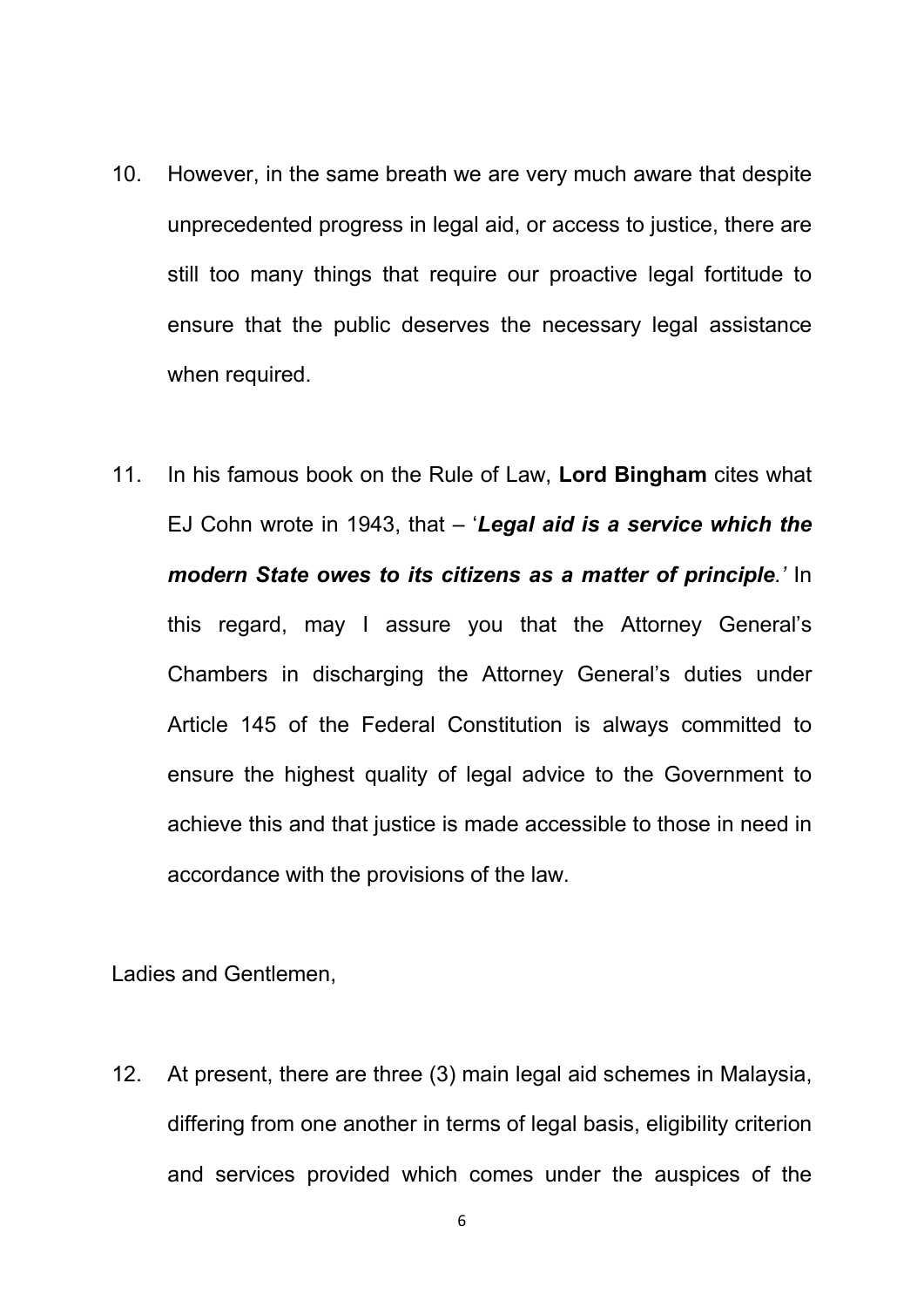Legal Aid Department, the Legal Aid Centre and the National Legal Aid Foundation. The Government plays a significant role in pushing forward the national legal aid agenda via the Legal Aid Department and the National Legal Aid Foundation, widely known as YBGK.

- 13. Currently, the enabling law for the grant of legal aid is the Legal Aid Act 1971 [*Act 26*]. Since its inception, the provisions of Act 26 pertaining to legal aid in Malaysia had undergone numerous amendments with the sole purpose of widening the scope and jurisdiction legal aid dispensed by the Legal Aid Department. The amendments for civil jurisdiction took place in 1972, 1973, 1975, 1982 and 2011, respectively. As for criminal jurisdiction, the amendments were made in 1973 and 1982 whilst for Syariah jurisdiction, the amendments were made in 1973 and 2011. Act 26 was further amended in 2006 and 2017 to include mediation and legal companion services for child victims in sexual related cases as part of the Legal Aid Department's jurisdiction.
- 14. Though our legal journey is far from reaching its desired destination, the aforementioned statutory evolution of the law on legal aid is evidence that we have constantly endeavoured to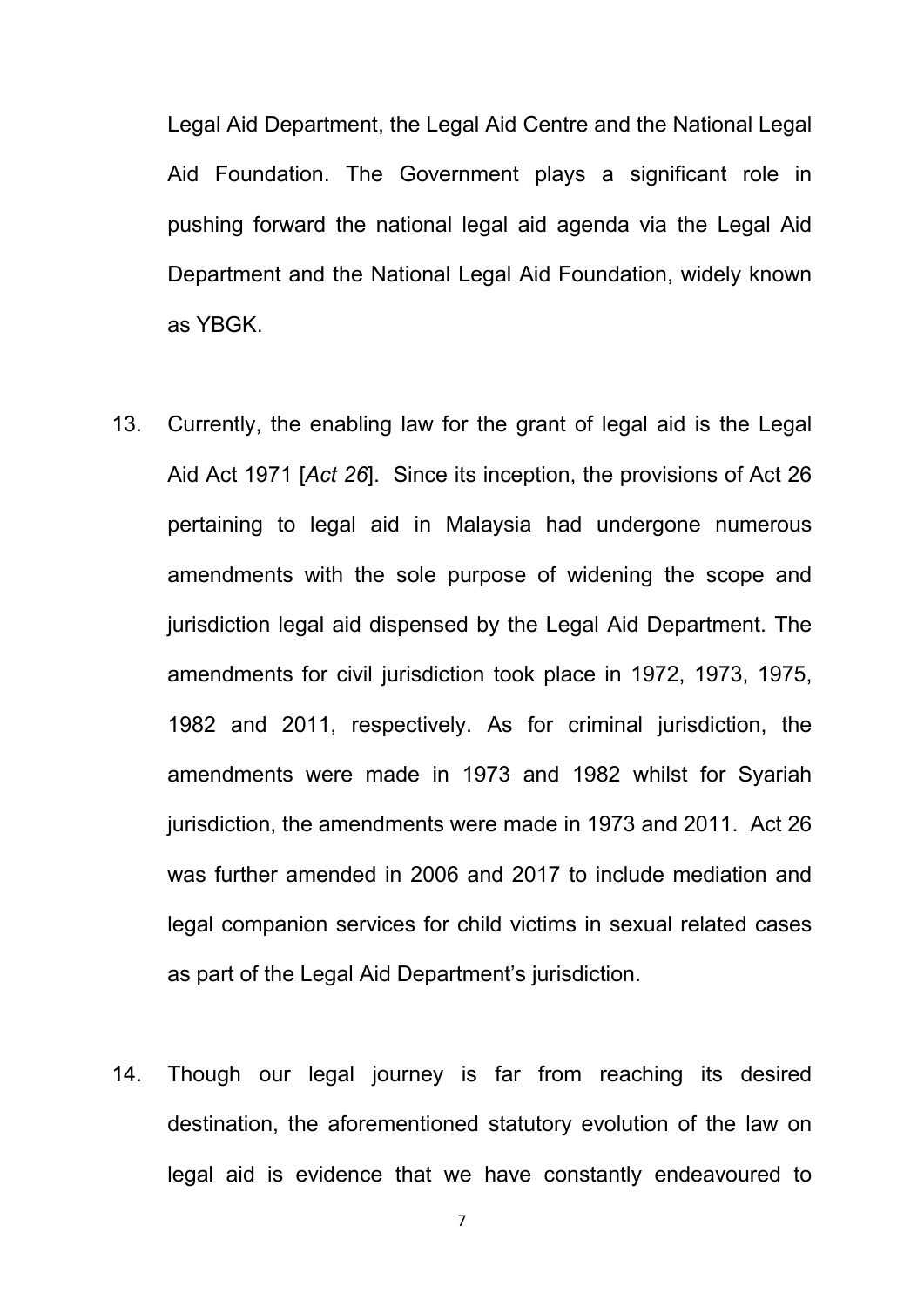improve the imperfections and continued to accommodate current needs to legal aid. I believe the Legal Aid Department, working in close collaboration with our officers from the Attorney General's Chambers, would continue its commendable work to inspire further legal reforms to expand its current functions and jurisdictions in providing legal aid services to those in need.

Ladies and Gentlemen,

- 15. I firmly believe that access to justice via legal aid could only be further strengthened and improved by forging partners who are committed to the cause of improving and ensuring better legal aid services to those who require them. By acknowledging the importance of such partnership, the national legal aid agenda is further reinforced and strengthened by the birth of YBGK which was incorporated on 25 January 2011.
- 16. The establishment of YBGK, which began operating in April 2012, was perceived as a breakthrough in the development of legal aid schemes in Malaysia, paving the way for a more robust public private partnerships in the future provision of legal aid. The YBGK scheme is a comprehensive legal aid scheme that funds lawyers to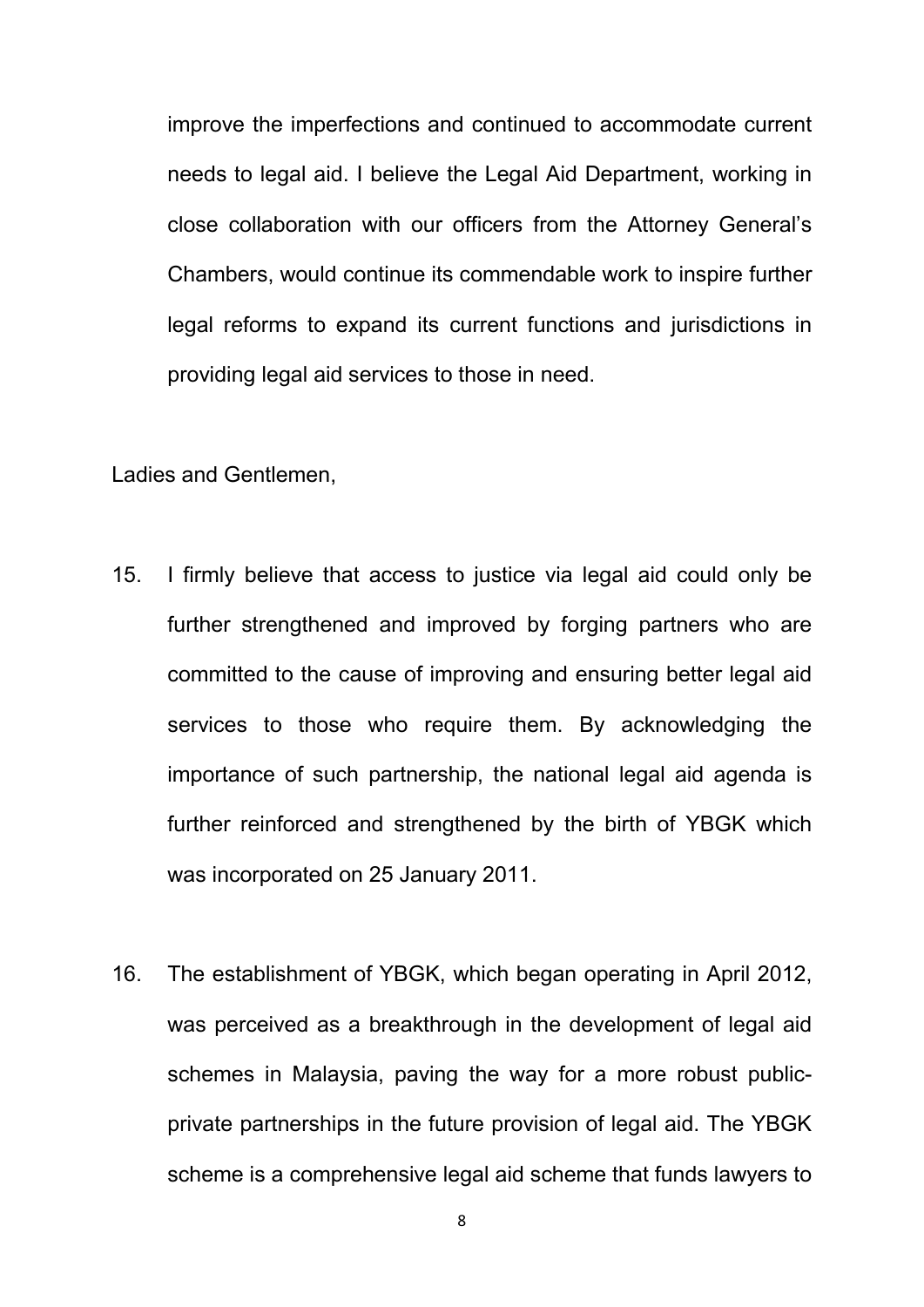do legal aid work in criminal matters for a nominal fee, since providing such assistance is part of their social responsibility. Under this scheme, access to legal assistance and legal representation is provided to all Malaysians, irrespective of their financial means, at police stations, remand hearings and when they are charged in court for bail applications and plea in mitigation.

- 17. The legal assistance provided by YBGK covers all types of criminal offences, except for those which carry the death penalty as the court provides assigned counsel to the accused. Nonetheless, YBGK provides legal assistance to persons offending section 39B of the Dangerous Drugs Act 1952 [*Act 234*] even if it carries the death penalty, limited only at the police station and the remand hearing. Since May 2014, YBGK has also extended its services to assist prisoners on death row to prepare their Petitions for Clemency. Further thereon, on 9 December 2014, YBGK has decided to extend the eligibility of its services to even minors who are non-citizens.
- 18. In the early years of operating, YBGK experienced the lack of interest from the Bar to take up this service. However, when payment rates were revised on 1 May 2014, we saw a greater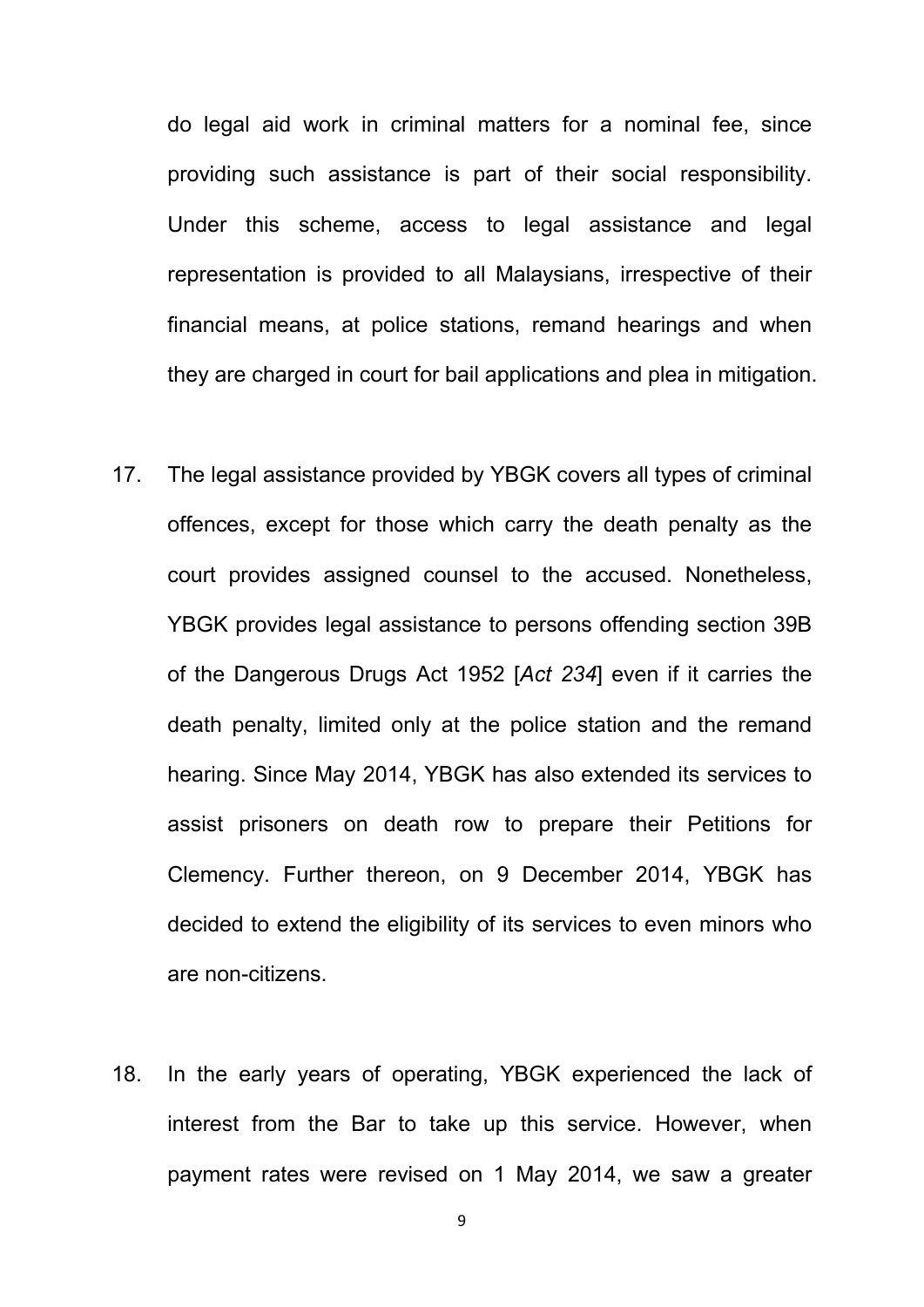increase in participation from the bar to join as YBGK lawyers, from **697** lawyers in 2012 to **1499** lawyers by December 2014. Currently, the number of YBGK registered lawyers stands double of that figure at **3082** practitioners. I am confident that our legal profession will continue to explore and consider ways and incentives to encourage legal practitioners to provide pro bono legal services. In my capacity as Chairman of YBGK, I welcome any constructive proposals to further achieve this for the sole purpose of improving the efficiency of YBGK's delivery of service to the public.

19. Although there are positive indicators that reveal the effectiveness of the existing public and private partnership, there is still a need to encourage a bigger number of participation amongst private practitioners, particularly the pool of senior practitioners that retain the most experience and legal expertise. If this could be done, then we would see an even more promising future of a more sustainable and efficient legal aid service that could be provided to the ordinary man in need of such service. We must remember that the essence of pro-bono legal services is not just about quantity but their quality is also equally important.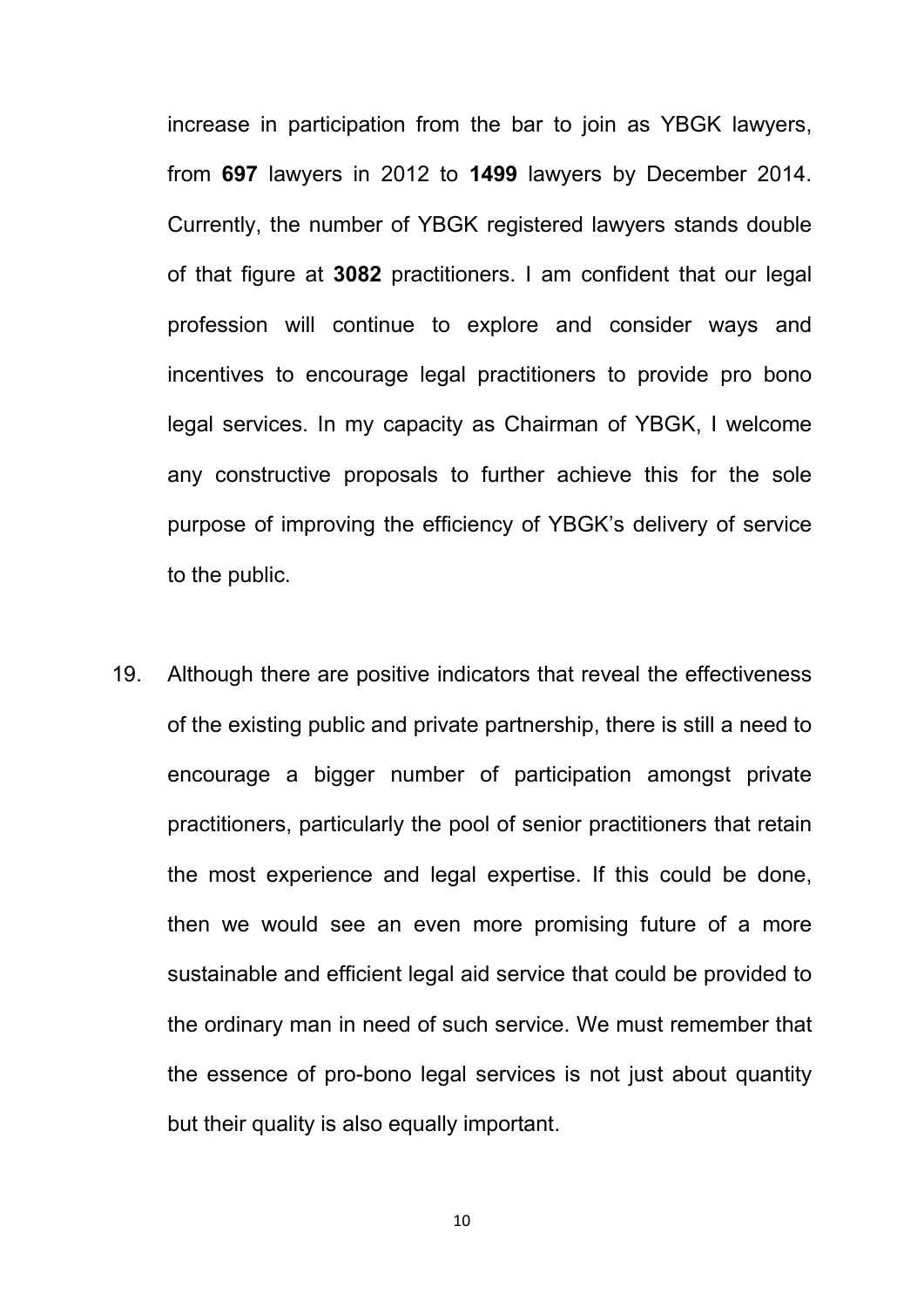Ladies and Gentlemen,

- 20. Sufficient resources and adequate funding is always central to ensuring the sustainability of an effective and efficient legal aid service. Having an annual legal aid budget from the public fund is crucial as the national legal aid program is not driven by the donors or the outside needs.
- 21. Over the years, the number of services provided by YBGK has tremendously grown from **91,544** in 2013 to **215,990** on 2020. This growth resulted in an increase in YBGK expenses from about **RM 2 million** in 2013 to **RM 9.1 million** in 2020. Without the necessary funding it would have been impossible for YBGK to dispense its services to the public.
- 22. This has been possible due to the Government's willingness to raise the amount of grant allocated to YBGK yearly, within its available resources, to cover those expenses. This is an illustration of the Government's continuous commitment and willingness to acknowledge legal aid services as being an important component to ensuring access to justice and a level playing field to those who are in need of legal redress.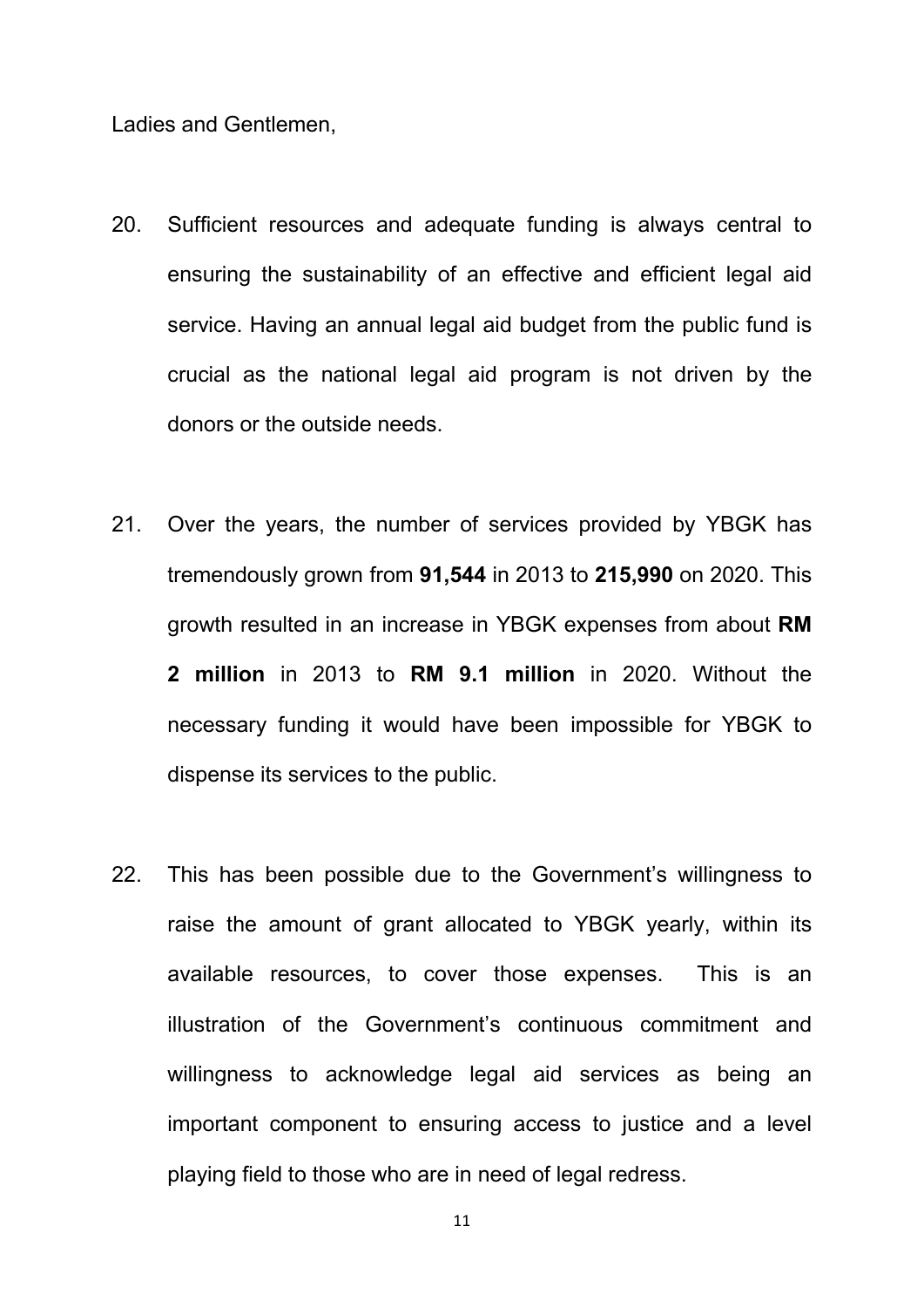Ladies and Gentlemen,

- 23. The years 2020 and 2021 have been the years where the world has struggled with the emergence of another radical and formidable adversary in the form of the deadly COVID-19 pandemic. We are, till this very day, struggling to overcome this very pandemic which has drastically affected lives, livelihood and the economy. In the face of such arduous challenge, we cannot allow it to erode our on-going plight in ensuring access to justice for all. It will be for us as officers of justice to remain steadfast and ensure that amidst the COVID-19 pandemic, access to justice to all via legal aid remains visible and available. It is in this difficult times that such unwavering commitment is needed more than ever.
- 24. It is my ardent hope that today's discussions have opened your minds and hearts that the issue of legal aid is not a crusade of one's resolve but rather it requires the sharing of hands and the cooperation of many to ensure that access to justice for all is not a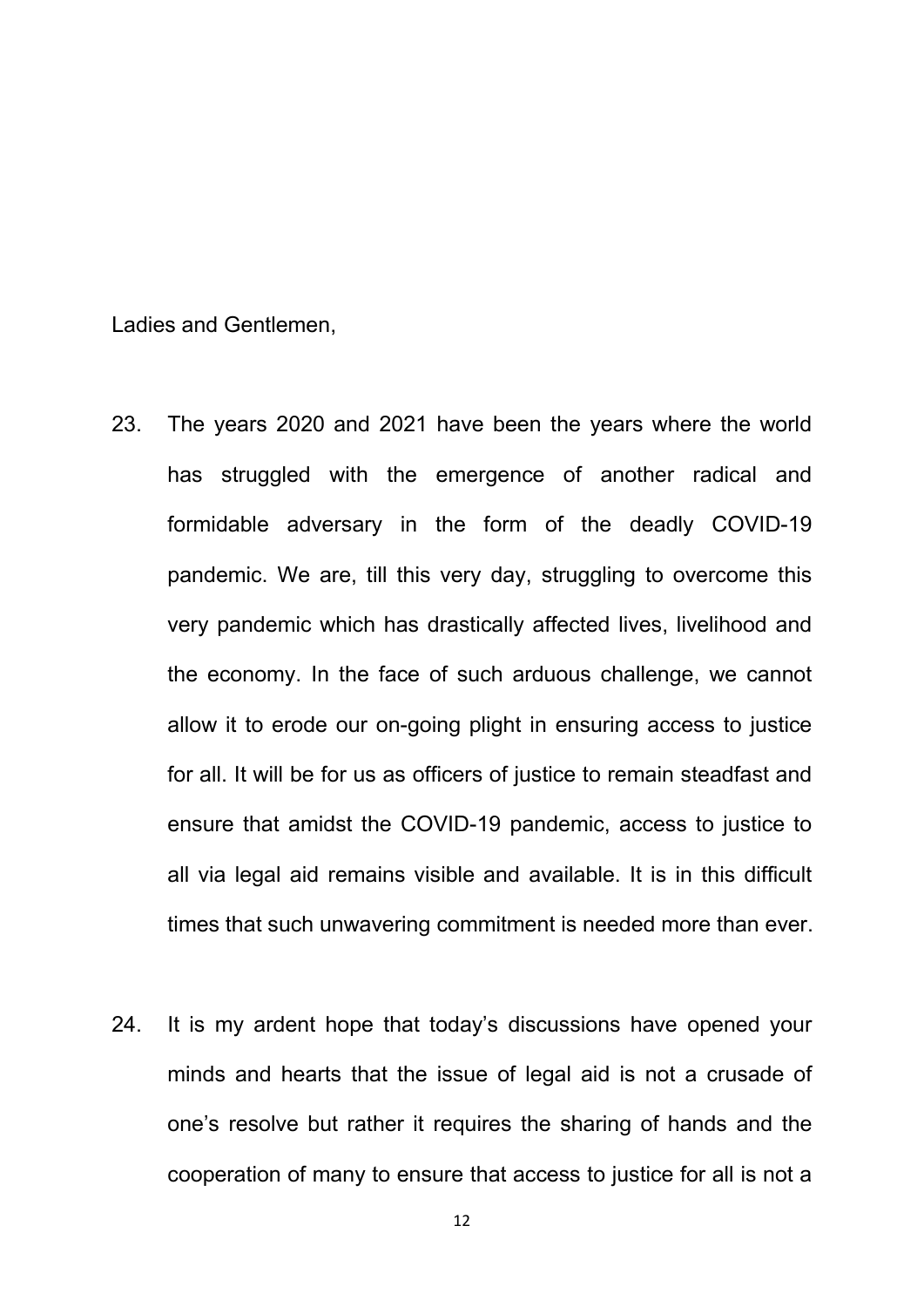mere rhetoric. We must confront the reality and the challenges ahead with courage and foresight, united by our ideals and not divided by our differences. I am reminded of what **Martin Luther King** had once said, and I quote – "*Human progress is neither automatic nor inevitable, every step towards the goal of Justice requires sacrifice, suffering and struggle, the tireless exertions and passionate concern of dedicated individuals*".

- 25. The ending of our work here is merely the beginning of our labours. We will be leaving the forum with a tremendous amount of insight from which to draw inspiration — and for further work. In many ways, our efforts and presence here today represents the future. I am pleased to have been part of this group of important actors who will likely drive that future.
- 26. Let us leave this forum with a renewed determination to collaborate, to share innovative solutions and to live up to the commitments we set for ourselves. Indeed, Abu Hurairah narrated that the Messenger of Allah said: